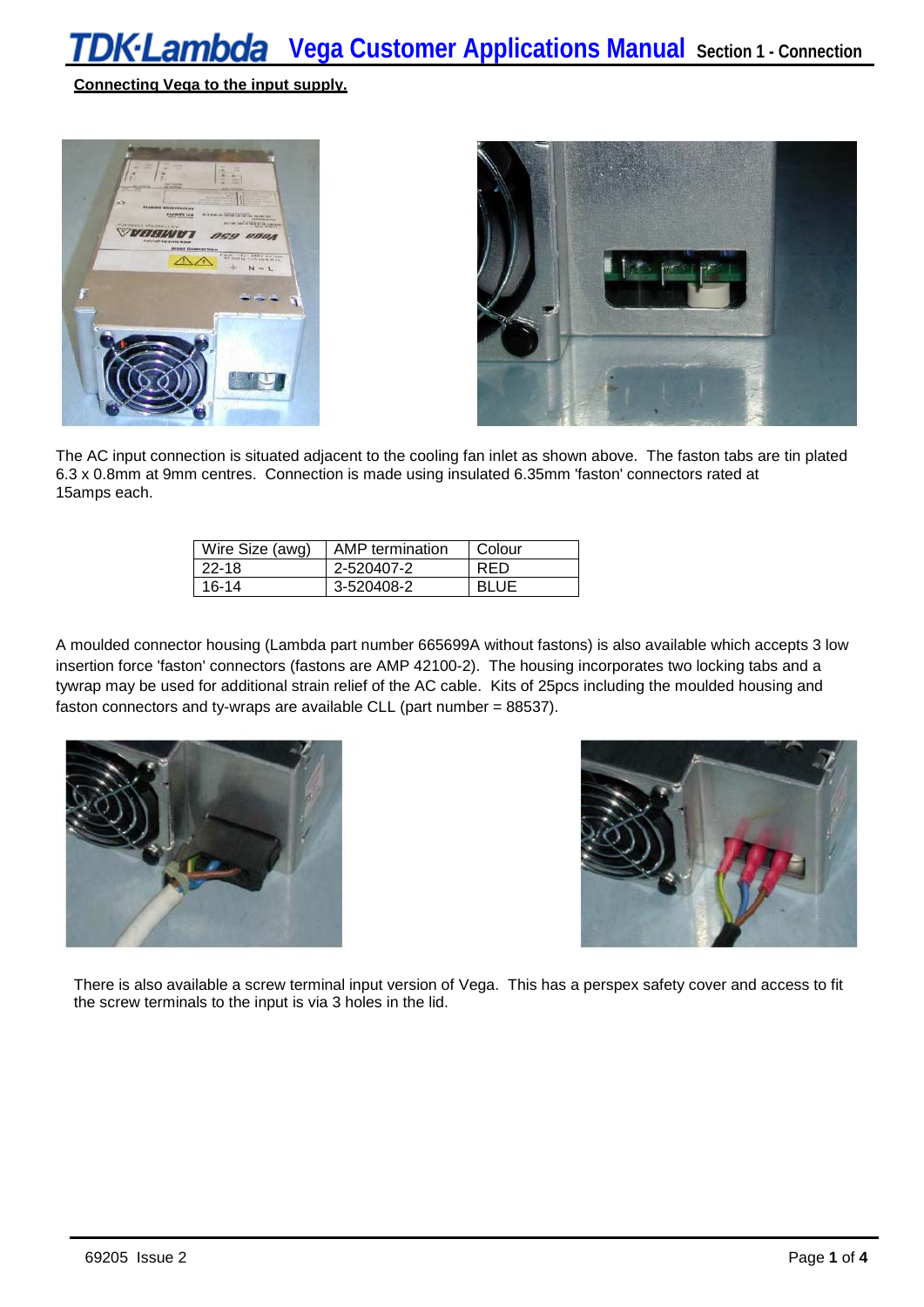# **Vega Customer Applications Manual Section 1 - Connection**



Vega imposes no special requirements for mains installation over and above standard good practise in using switchmode power supplies:

1) Use either twisted cable of about 1 twist per centimetre or standard sheathed mains cable. Efficiency of a Vega power supply is typically 75% (depends on the configuration). Efficiency is slightly worse with many low voltage / high current outputs and slightly better with high voltage outputs. Input power will be 1 / (efficiency) times greater than the specified output power. Use 75% as an estimate and consult technical sales for more accurate efficiency estimate if it is vital.

2) Avoid running the input mains cable near to the DC output cables. This is likely to cause noise pickup which result either in generally high levels of noise on the system power rails or worse, random system errors which can be very hard to trace and solve and poor RFI performance.

3) Pay special attention to the design of the system earth to prevent earth loops. The system earth should be connected via a "star" network with all earth connections joining at the system earth starpoint at the input filter.

4) Vega power supplies are designed to meet EN55022 conducted RFI emissions. However, this may not remove the requirement for an RFI filter at the system inlet due to noise picked up from looming as part of the system installation. Cable runs within the system can pick up noise which can degrade the overall RFI performance. Also, when connecting power supplies in parallel, each power supply will contribute it's own noise to the total emitted RFI.

#### **Connecting Vega to the Load**



The picture shows a typical Vega configuration with faston output connections :-

Slot  $5 =$  blank slot. Slot 4 = Single slot, Twin module (2outputs) Slot 3&2 = Dual slot module (1 output) Slot 1 = Single slot module (1 output)

Output Voltages are delivered factory set according to customer requirement. Adjustment can be made via multi- turn potentiometers at the front of each module. CLOCKWISE = INCREASE VOLTAGE.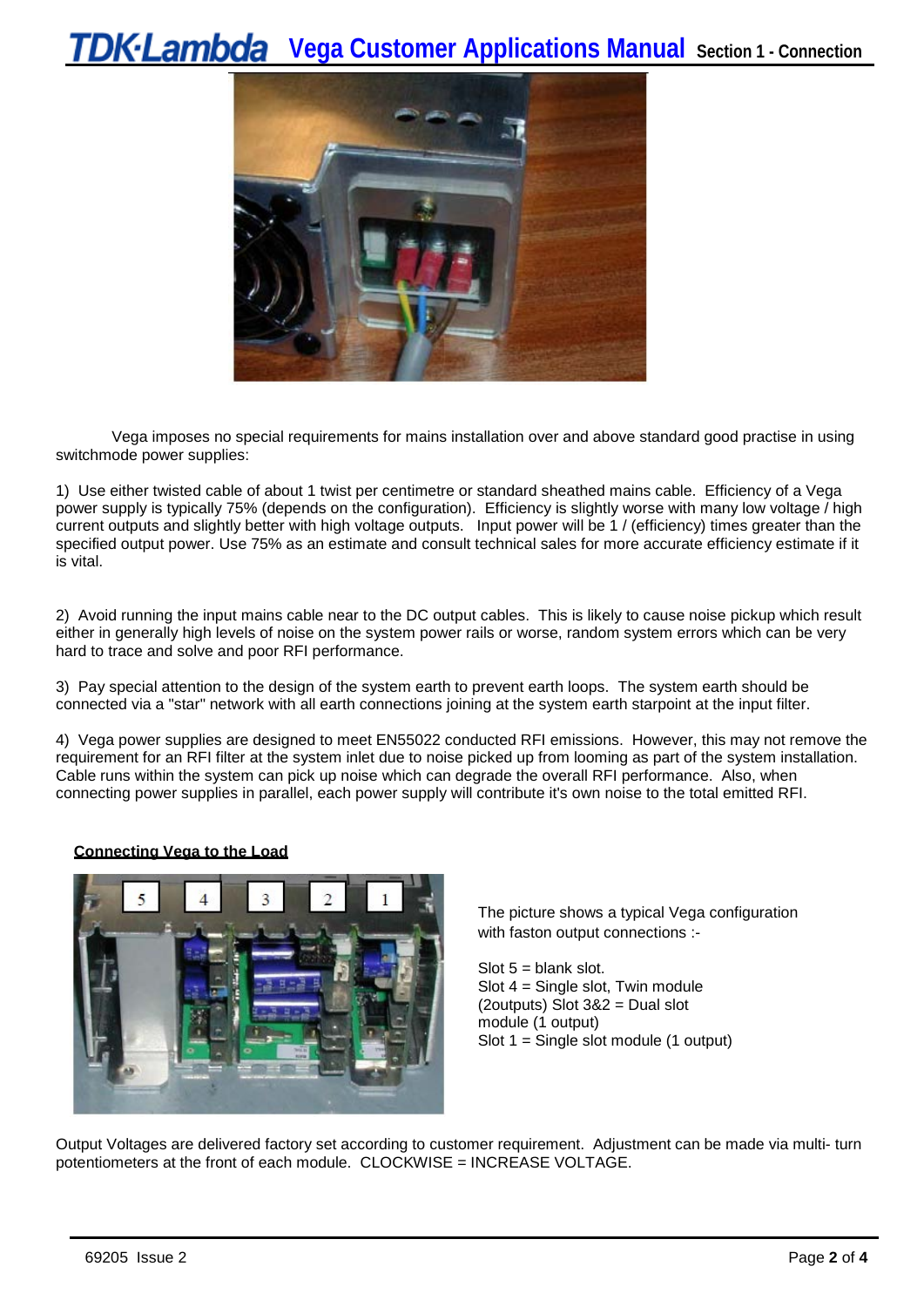# **Vega Customer Applications Manual Section 1 - Connection**

Refer to the handbook for module adjustment range when adjusting output voltages and ensure that maximum power and maximum ampere turns are not exceeded.

Modules are available with SCREW TERMINALS or FASTON TERMINALS specified at purchase.

# **Suggested faston Terminals & Current handling capacities of Copper Multi Stranded TRI-Rated cable.**

| Cross sectional<br>Area (sq mm) | Cable Gauge<br>AWG | <b>Typical Rated</b><br>Current<br>(Amps) | <b>Suggested FASTON Terminal</b>                      |  |
|---------------------------------|--------------------|-------------------------------------------|-------------------------------------------------------|--|
| 0.5                             | 22                 | 11                                        |                                                       |  |
| 0.75                            | 20                 | 14                                        | AMP faston 2-520407-2 (red)                           |  |
| 1.0                             | 18                 | 17                                        |                                                       |  |
| 1.5                             | 16                 | 21                                        | AMP faston 3-520408-2 (blue)                          |  |
| 2.5                             | 14                 | 30                                        |                                                       |  |
| 4                               | 12                 | 41                                        | AMP faston 280223-2                                   |  |
| 6                               | 10                 | 53                                        | USE AMP ringtag 130191 and specify screw<br>terminals |  |
| 10                              | 8                  | 75                                        | USE AMP ringtag 130552 and specify screw<br>terminals |  |
| 16                              | 6                  | 100                                       |                                                       |  |

#### **Suggested sources for RING TAGS for use with SCREW TERMINATIONS.**

**Up to 50 Amps = AMP PIDG ringtags.**

|    | RFD    | <b>BLUE</b> | YFI I OW |
|----|--------|-------------|----------|
| MЗ | 36151  | 320561      |          |
| M4 | 320551 | 320560      | 320568   |
| M5 | 130660 | 130663      | 130167   |

Crimp tool = 169400, Die set 169404

### **Over 50 Amps = AMP AMPOWER III ringtags.**

|           | TAGS     |
|-----------|----------|
| M5 - 6AWG | 719551-1 |
| M5 - 8AWG | /19538-2 |

Terminals with crimp tool = 708777-4

#### **General Installation.**

All switch mode power supplies can be sensitive to stray inductance in the power leads and specifically in remote sense leads if installed poorly. Poor transient response or high noise pickup and also intermittent tripping of Overvoltage protection are possible problems. Observing a few simple installation rules will ensure trouble free function :-

When connecting Vega by means of a cable harness, run the remote sense and power output cables as separate pairs twisted tightly together with at least 1 twist per centimetre. Keep cable runs as short as possible.

When connecting Vega to the load by means of a PCB backplane, run the power tracks "back to back" on the PCB to minimise the projected area of the loop connecting the positive and negative outputs. Run the remote